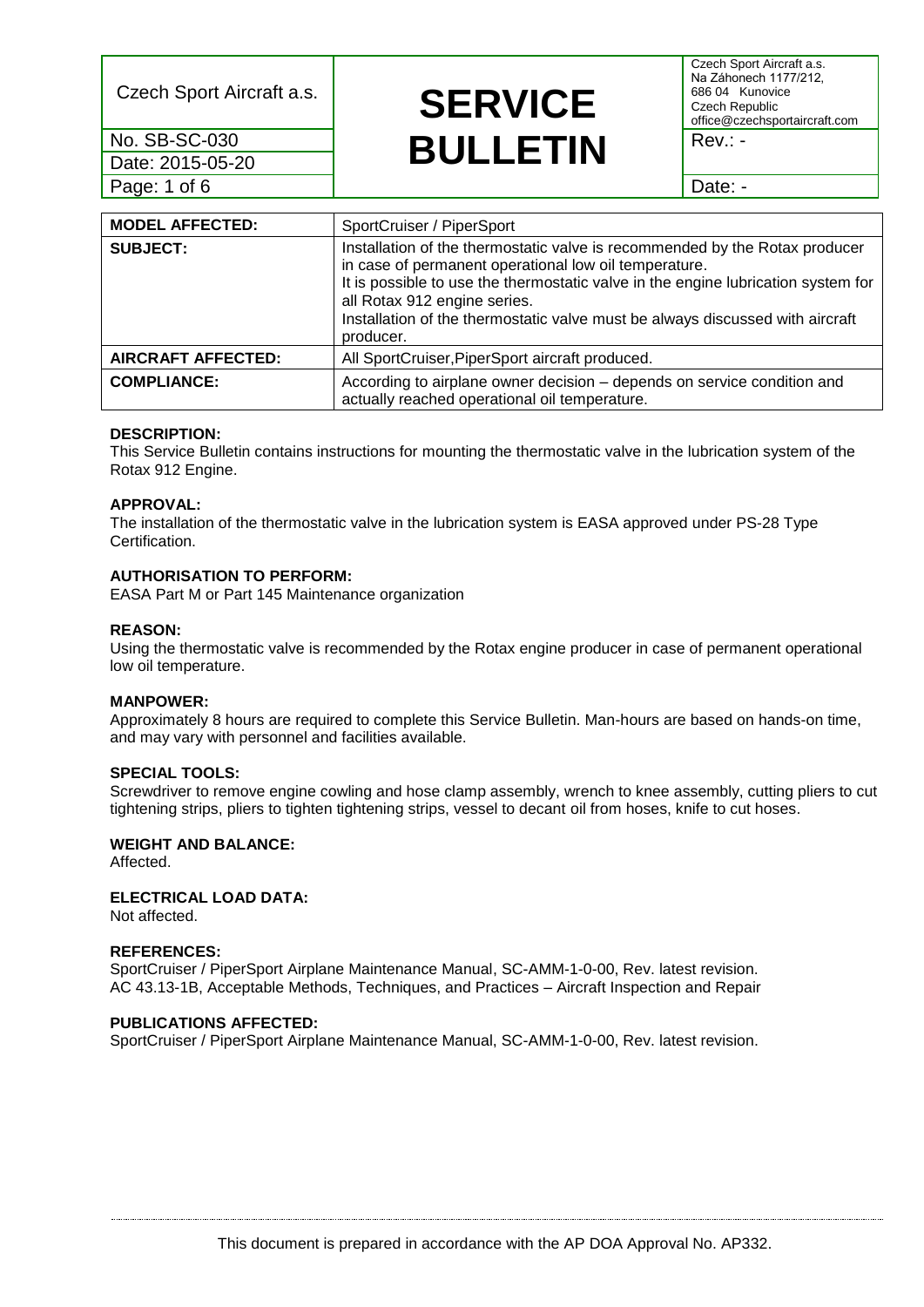Date: 2015-05-20

Czech Sport Aircraft a.s. **SERVICE No. SB-SC-030**<br>Date: 2015-05-20 **Rev.: - BULLETIN** 

Czech Sport Aircraft a.s. Na Záhonech 1177/212, 686 04 Kunovice Czech Republic office@czechsportaircraft.com

Page: 2 of 6 Date: -

The following parts are required to comply with this Service Bulletin. Parts can be obtained from aircraft manufacturer or appropriate supplier of aircraft parts.

## **MATERIAL:**

| Item | <b>Name</b>                                  | <b>Part Number</b> | <b>Nomenclature</b> | Quantity | <b>Note</b> |
|------|----------------------------------------------|--------------------|---------------------|----------|-------------|
|      | OIL THERMOSTATIC<br>VALVE 85°C               |                    | 3809D004            | 1 pcs.   |             |
| 2    | THERMOSTAT BRACKET                           | <b>SE0135N</b>     |                     | 1 pcs.   |             |
| 3    | PYROJACKET 19 mm                             |                    | 66501003            | 3,5m     |             |
| 4    | OIL HOSE CONTI<br>TCH-OLNS1-12X3,5AEM        |                    | 512K2402            | 3,5m     |             |
| 5    | <b>HOSE CLAMP</b><br>NORMACLAMP S 20 mm      |                    | 3330A021            | 10 pcs.  |             |
| 6    | THERMOFIT CGPT HOSE<br>25,4/12,7-4-FSP black |                    | 51202125            | $0,8$ m  |             |

## **APPROVAL:**

This SB was approved by:

| Title                            | Head of the Design<br>Organisation | Airworthiness<br>Manager |
|----------------------------------|------------------------------------|--------------------------|
| Name                             | Jiří Konečný                       | Marek Kotolan            |
| <b>Hand written</b><br>signature |                                    |                          |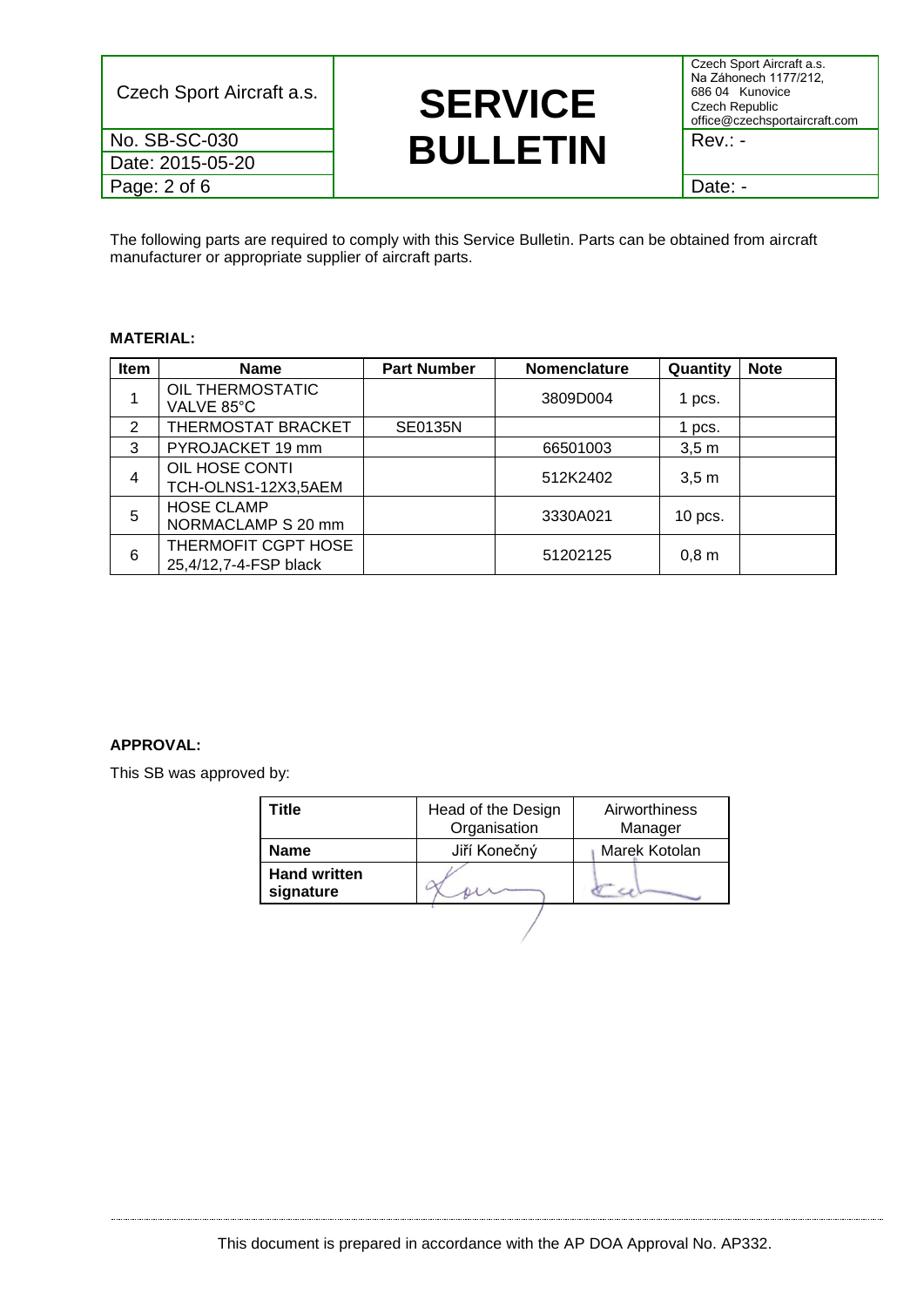Date: 2015-05-20 Page: 3 of 6 and 1 Date: -

## Czech Sport Aircraft a.s. **SERVICE No. SB-SC-030**<br>Date: 2015-05-20 **Rev.: - BULLETIN**

Czech Sport Aircraft a.s. Na Záhonech 1177/212, 686 04 Kunovice Czech Republic office@czechsportaircraft.com

## **MOUNTING THE THERMOSTATIC VALVE IN THE ENGINE LUBRICATION SYSTEM**

## **ACCOMPLISHMENT INSTRUCTIONS:**

Basic scheme of the engine lubrication system with the thermostatic valve (thermostat), see the following pictures:

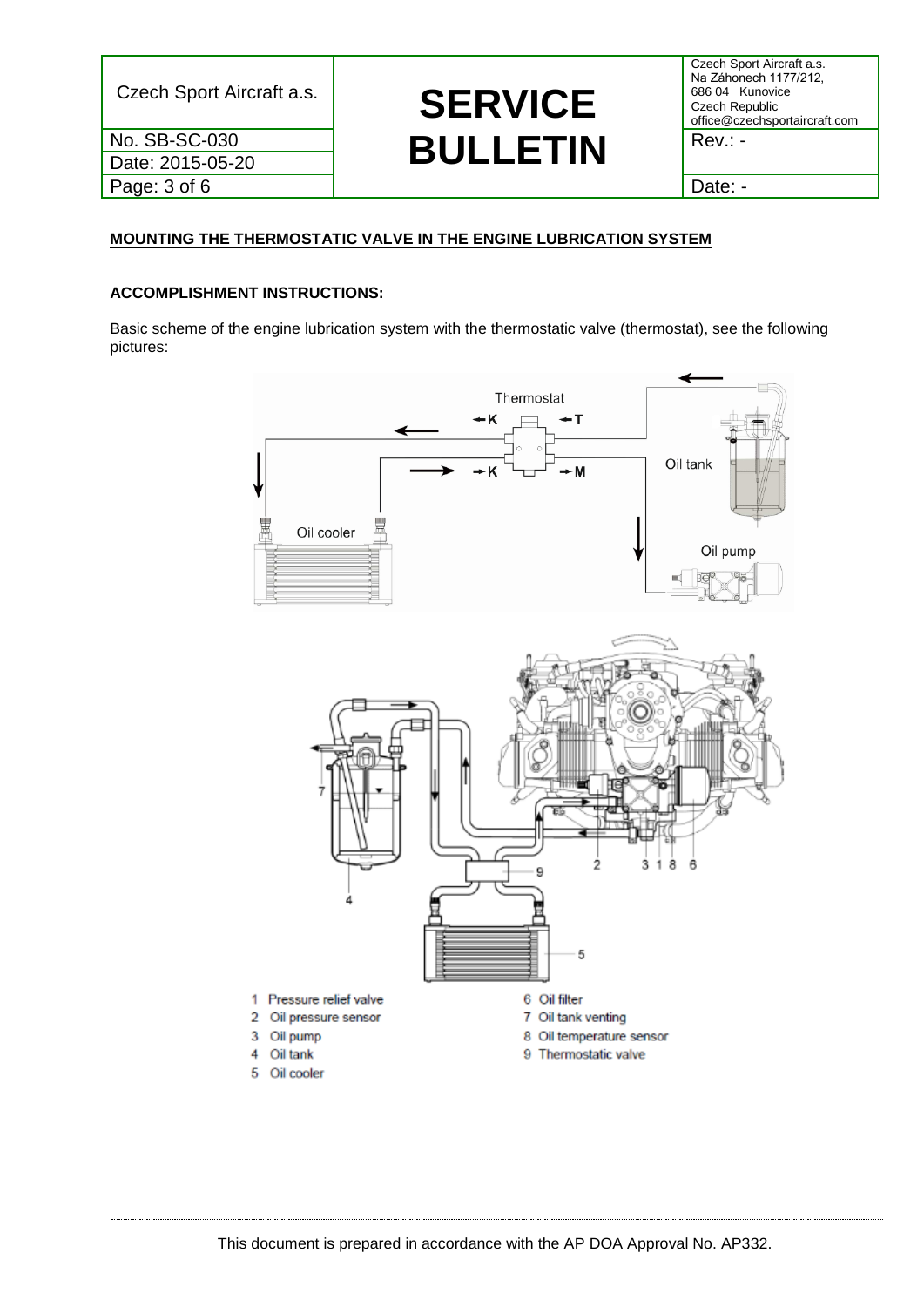| Czech Sport Aircraft a.s. | <b>SERVICE</b>  | Czech Sport Aircraft a.s.<br>Na Záhonech 1177/212,<br>686 04 Kunovice<br>Czech Republic<br>office@czechsportaircraft.com |
|---------------------------|-----------------|--------------------------------------------------------------------------------------------------------------------------|
| No. SB-SC-030             | <b>BULLETIN</b> | $Rev: -$                                                                                                                 |
| Date: 2015-05-20          |                 |                                                                                                                          |
| Page: 4 of 6              |                 | Date: -                                                                                                                  |

Basic drawing of the engine lubrication system without and with the thermostatic valve is on the following pictures:



*Oil cooling system without the thermostatic valve Oil cooling system with the thermostatic valve*



#### **Basic recommendation:**

Measure the hose length before you cut the hose. The hose lengths shown below are recommended lengths only and may vary depending on individual cases. All oil hoses are covered by protective pyrojackets and the hoses ends are fitted with the Thermofit CGPT hoses for easy attachment to the sockets, see the pictures. Do not route the hoses so that they have sharp curvatures. All curvatures should be smooth with sufficient radii. Grease sockets before hose slip to ease it. Slip hose clamps on the hoses before slipping the hoses on the sockets.

Utilize the full slip-on length for all connections. Adjust the hoses to be in suitable position, they must be routed so that they cannot come in contact with the hot exhaust system. Do not tighten the hose clamps before positioning the hoses in their suitable position. Secure hoses with proper crew clamps or crimp connections. Check the hoses for flattering. Flattering is not acceptable. Fix the hoses to surrounding construction or to other hoses with tightening strips.

**Note:** Not all equipment and systems are present on the following pictures. They were removed for better understanding and clearness.

## **For mounting the thermostatic valve in the lubrication system carry out the following steps:**

- 1. Move the aircraft to a suitable place to perform the work
- 2. Remove engine cowlings, disconnect positive battery terminal, (see the AMM).
- 3. Drain oil from the engine and then tighten the draining screw back, (see the AMM).
- 4. Disconnect and remove the hoses between the oil tank and the cooler, the cooler and the pump, the engine sump and the oil tank, see the previous pictures.
- 5. Fix the thermostat valve bracket to the engine mount steel tube to position in accordance with the next pictures. Attach the thermostatic valve on the bracket.



This document is prepared in accordance with the AP DOA Approval No. AP332.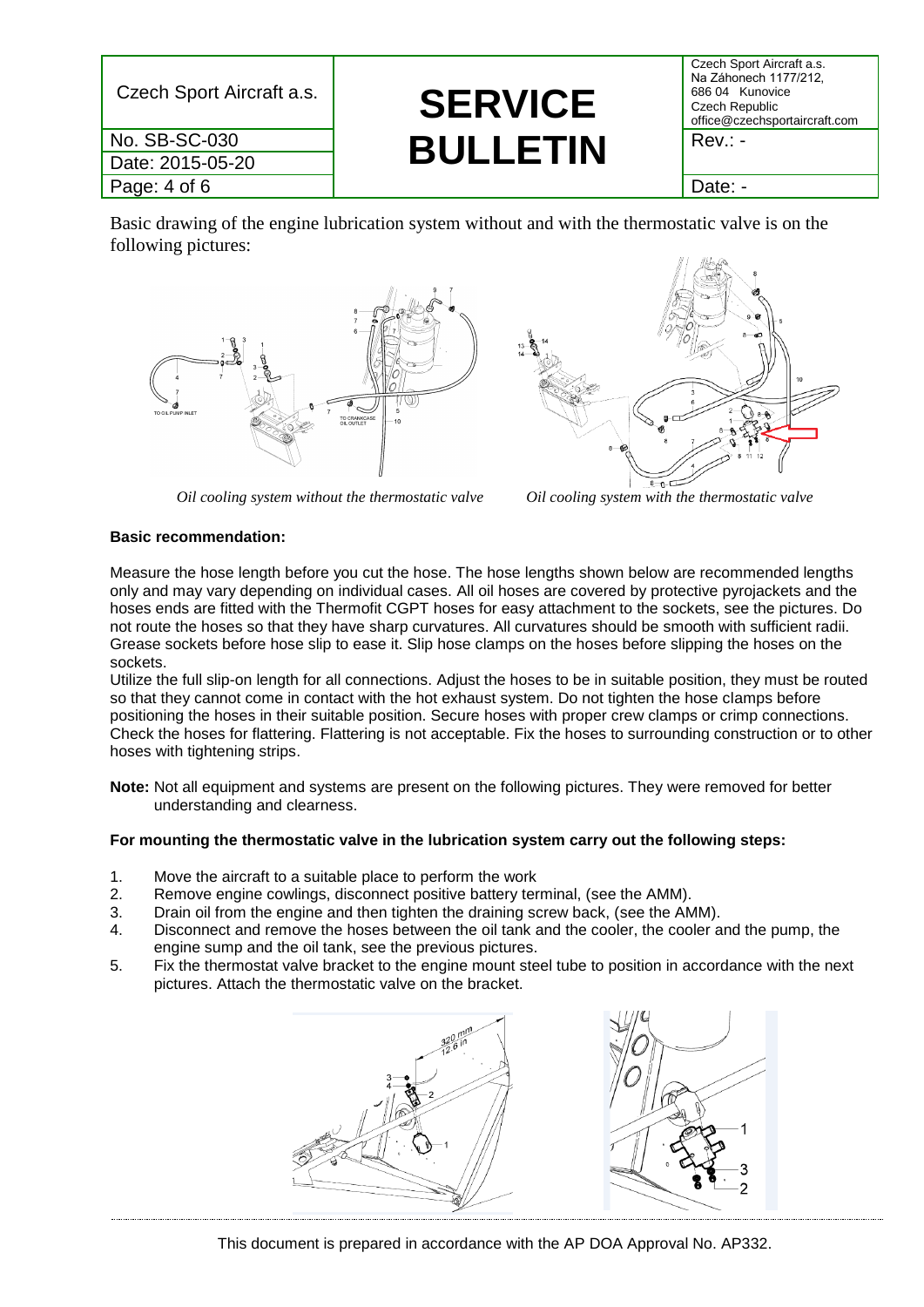Date: 2015-05-20 Page: 5 of 6 and 1 Date: -

# Czech Sport Aircraft a.s. **SERVICE No. SB-SC-030**<br>Date: 2015-05-20 **Rev.: - BULLETIN**

Czech Sport Aircraft a.s. Na Záhonech 1177/212, 686 04 Kunovice Czech Republic office@czechsportaircraft.com

1. Use the hose (length about 540 mm is needed) and connect one end to the oil tank and the other one to the thermostatic valve Inlet "T", see the next pictures.



2. Use the hose (length about 560 mm is needed) and connect one end to the thermostatic valve outlet "K" and the other one to the cooler inlet, see the next pictures. (The banjo fitting of the cooler inlet has to be loosen to turned it to a proper position and then tighten again, new sealing rings may be needed)





3. Use the hose (length about 320 mm is needed) and connect it between the cooler outlet and the thermostatic valve Inlet "K", see the next pictures.